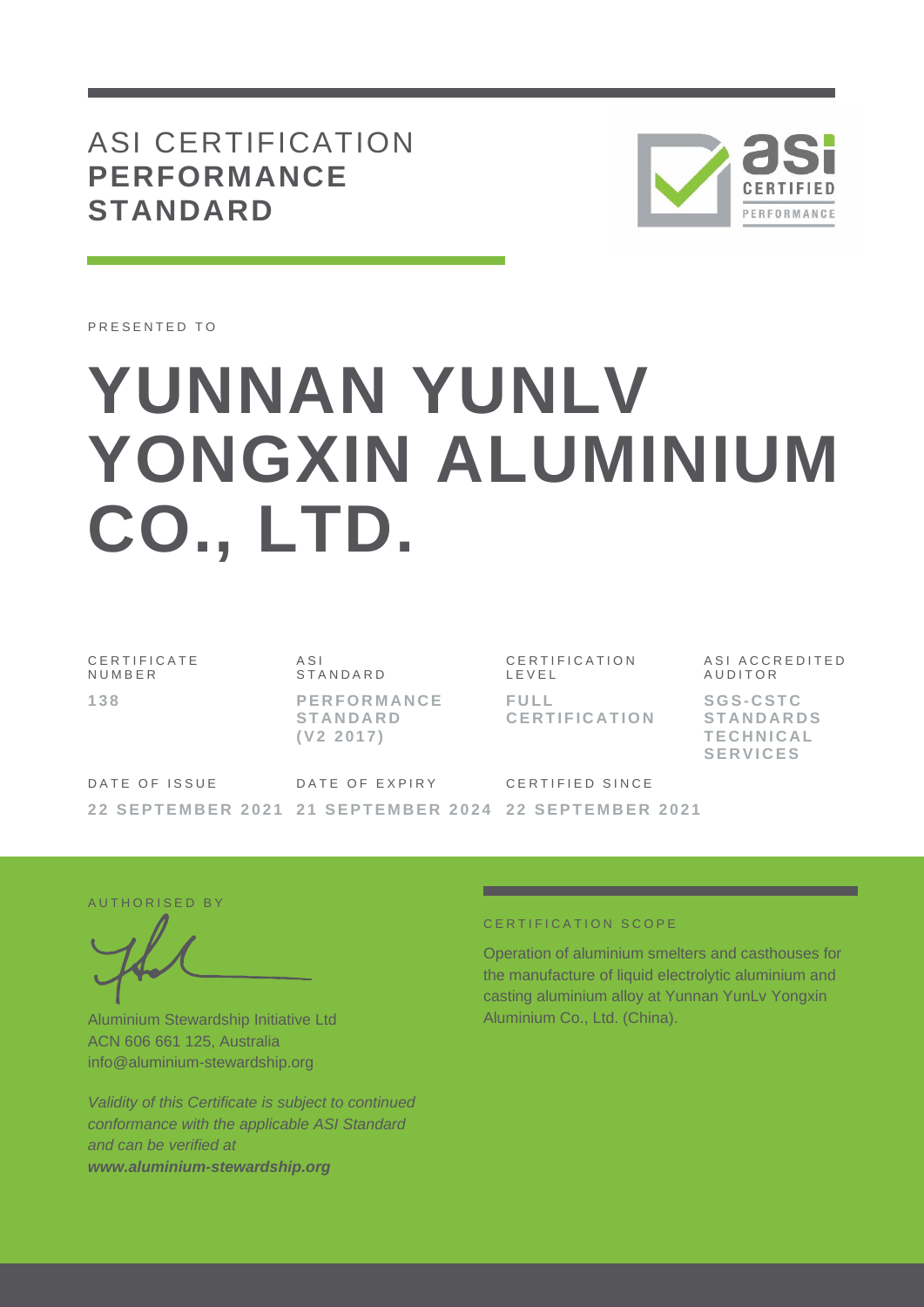# SUMMARY AUDIT REPORT **PERFORMANCE STANDARD**

#### **OVERVIEW**

| MEMBER NAME                         | Yunnan YunLv Yongxin Aluminium Co., Ltd.                                                                                                                                                                       |
|-------------------------------------|----------------------------------------------------------------------------------------------------------------------------------------------------------------------------------------------------------------|
| ENTITY NAME                         | Yunnan YunLv Yongxin Aluminium Co., Ltd.                                                                                                                                                                       |
| CERTIFICATION<br>SCOPE              | Operation of aluminium smelters and casthouses for the manufacture of<br>liquid electrolytic aluminium and casting aluminium alloy at Yunnan YunLv<br>Yongxin Aluminium Co., Ltd. (China).                     |
| SUPPLY CHAIN<br><b>ACTIVITIES</b>   | <b>Aluminium Smelting</b><br>Aluminium Re-melting/Refining<br>Casthouses                                                                                                                                       |
| ASI STANDARD                        | Performance Standard V2                                                                                                                                                                                        |
| AUDIT TYPE                          | <b>Initial Certification Audit</b>                                                                                                                                                                             |
| AUDIT FIRM                          | <b>SGS-CSTC Standards Technical Services</b>                                                                                                                                                                   |
| AUDIT DATE                          | 13 - 15 April 2021                                                                                                                                                                                             |
| AUDIT REPORT<br>SUBMISSION          | 27 May 2021<br>۰                                                                                                                                                                                               |
| AUDIT SCOPE                         | The audit scope included the aluminium smelting, casthouses and cutting<br>process for manufacture of liquid electrolytic aluminium and casting<br>aluminium alloy at Yunnan Yunlv Yongxin Aluminium Co., Ltd. |
|                                     | Supply chain activities included in the Audit Scope:                                                                                                                                                           |
|                                     | <b>Aluminium Smelting</b>                                                                                                                                                                                      |
|                                     | Aluminium Re-melting/Refining                                                                                                                                                                                  |
|                                     | Casthouses<br>$\bullet$                                                                                                                                                                                        |
|                                     | All relevant Criteria in the ASI Performance Standard were included in the<br>Audit Scope.                                                                                                                     |
| AUDIT<br>OUTCOME                    | Certification                                                                                                                                                                                                  |
| AUDIT<br>METHODOLOGY<br>DECLARATION | The Auditors confirm that:                                                                                                                                                                                     |

and the control of the control of the control of the control of the control of the control of the control of the control of the control of the control of the control of the control of the control of the control of the cont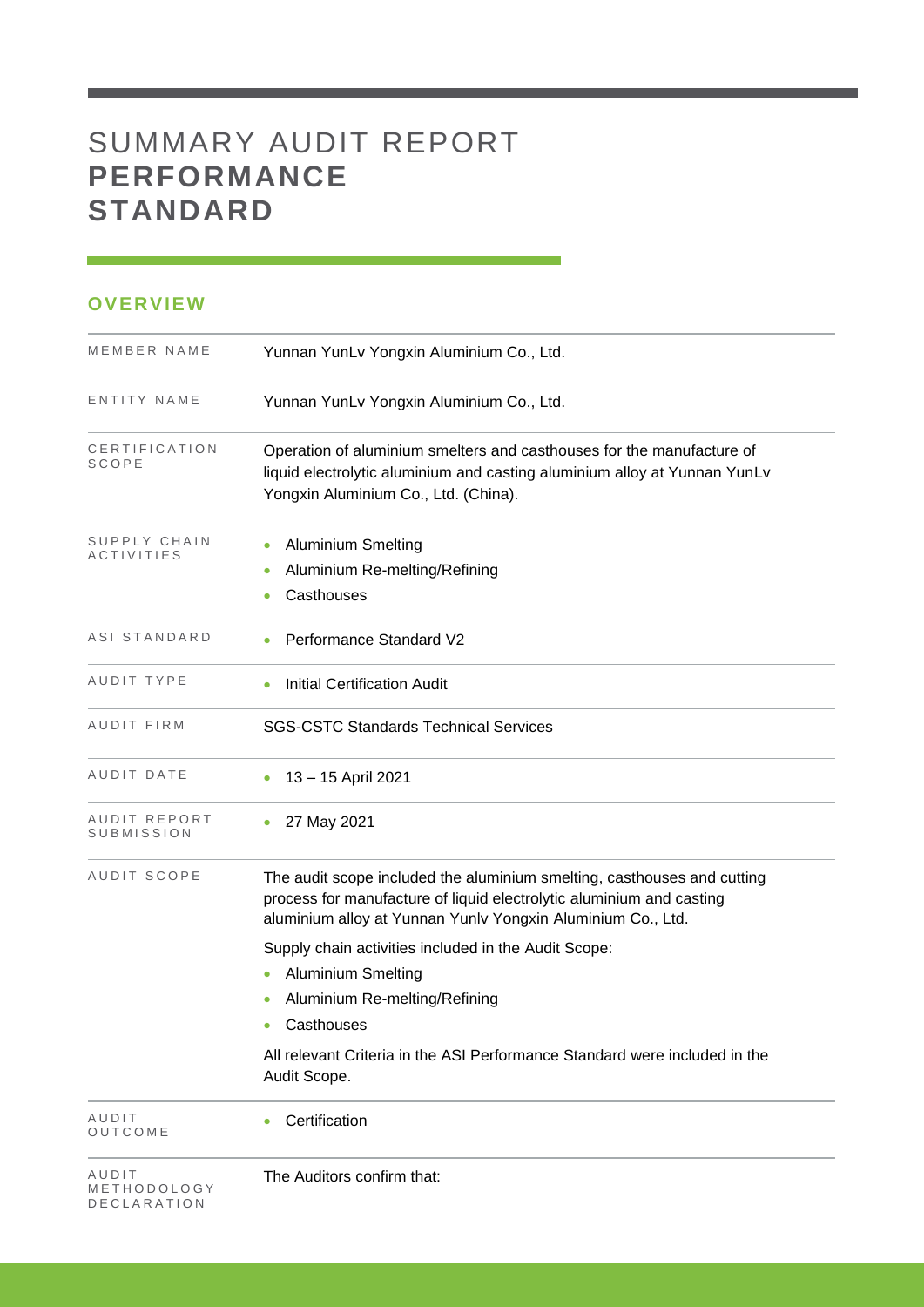|                               | The information provided by the Entity is true and accurate to the best<br>M<br>knowledge of the Auditor(s) preparing this report.                                                       |
|-------------------------------|------------------------------------------------------------------------------------------------------------------------------------------------------------------------------------------|
|                               | The findings are based on verified Objective Evidence relevant to the<br>$\vee$<br>time period for the Audit, traceable and unambiguous.                                                 |
|                               | The Audit Scope and audit methodology are sufficient to establish<br>M<br>confidence that the findings are indicative of the performance of the<br>Entity's defined Certification Scope. |
|                               | The Auditor(s) have acted in a manner deemed ethical, truthful, accurate<br>$\blacktriangledown$<br>professional, independent and objective.                                             |
| CERTIFICATION<br>PERIOD       | 22 September 2021 - 21 September 2024                                                                                                                                                    |
| NEXT AUDIT<br>TYPE            | Surveillance Audit                                                                                                                                                                       |
| NEXT AUDIT<br><b>DUE DATE</b> | 21 September 2022                                                                                                                                                                        |
| CERTIFICATE<br>NUMBER         | 138                                                                                                                                                                                      |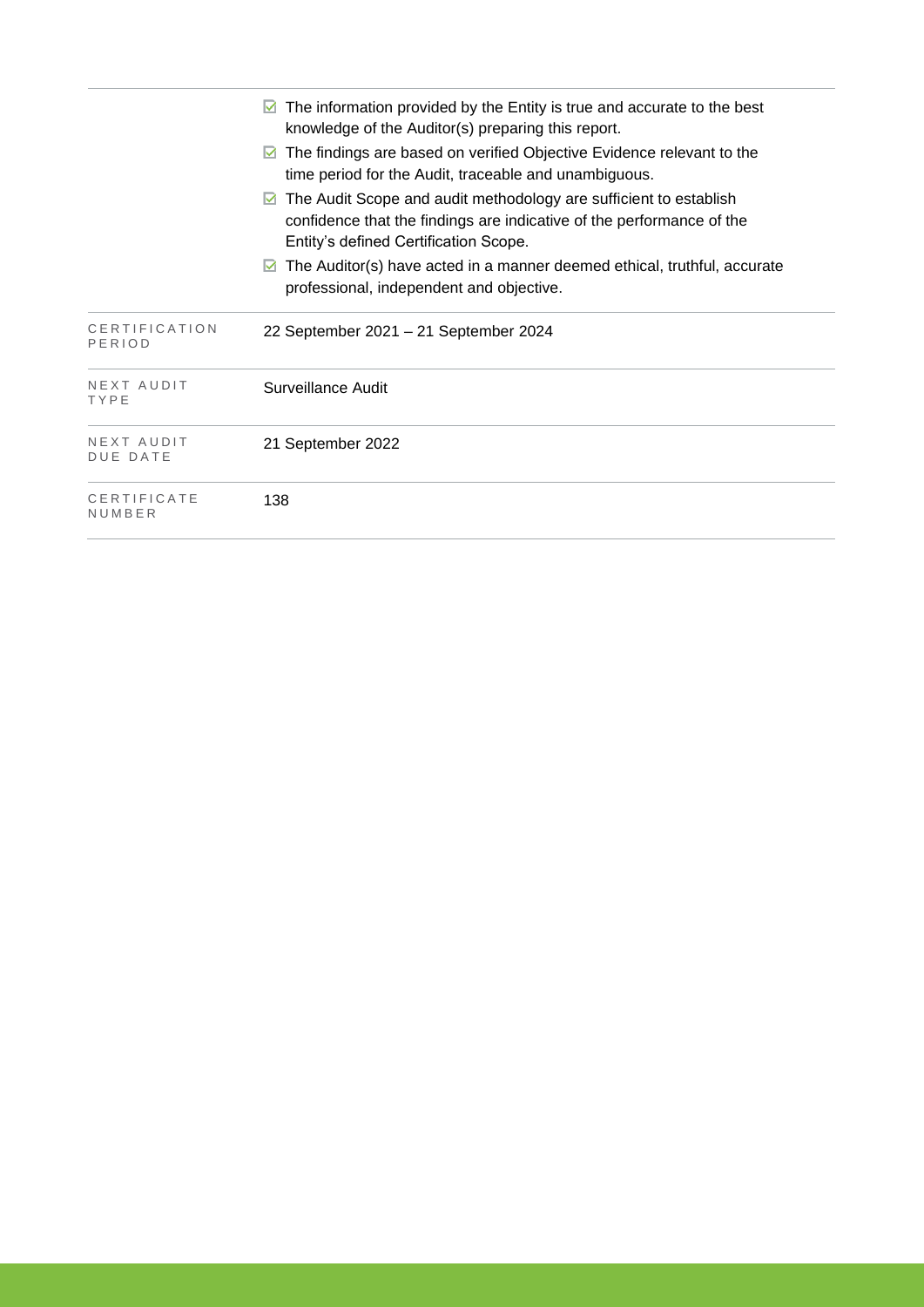## **SUMMARY OF FINDINGS**

| <b>CRITERION</b>                                                                 | <b>RATING</b>                    | COMMENT                                                                                                                                                                                                                                                                                                                                                                                                                                                                                                                                                                                                                                                                                                                                                                                                                                |  |
|----------------------------------------------------------------------------------|----------------------------------|----------------------------------------------------------------------------------------------------------------------------------------------------------------------------------------------------------------------------------------------------------------------------------------------------------------------------------------------------------------------------------------------------------------------------------------------------------------------------------------------------------------------------------------------------------------------------------------------------------------------------------------------------------------------------------------------------------------------------------------------------------------------------------------------------------------------------------------|--|
| PRINCIPLE 1 BUSINESS INTEGRITY                                                   |                                  |                                                                                                                                                                                                                                                                                                                                                                                                                                                                                                                                                                                                                                                                                                                                                                                                                                        |  |
| 1.1 Legal Compliance                                                             | <b>Minor Non-</b><br>Conformance | The Entity has developed and implemented policies,<br>systems, procedures and processes to conform to the<br>legal compliance requirements in the ASI Performance<br>Standard. There have been no fines or requests for<br>corrective action from government agencies and other<br>stakeholders. As verified by the following official<br>website, no non-compliance information on the Entity<br>was found:<br>http://www.gsxt.gov.cn/<br>An evaluation report indicates the Entity's compliance<br>with Applicable Law. The Entity conducts the<br>compliance evaluation on an annual basis.<br>However, a minor non-conformance is raised as the<br>legal compliance evaluation report has not described<br>legal compliance evidence and this is not consistent<br>with the Entity's laws and regulations management<br>procedure. |  |
| 1.2 Anti-Corruption                                                              | Conformance                      | Policies and processes to identify and prevent<br>corruption are well implemented and trained. The<br>Entity works against corruption in all its forms,<br>including extortion and bribery, consistent with<br>Applicable Law and prevailing international standards.<br>As at the time of audit, there have been no cases of<br>misconduct. The Entity publishes Anti-Corruption<br>contact information on the website:<br>http://yongshunyn.nat123.net/wordpress/category/%e4<br>%ba%91%e9%93%9d%e6%b6%8c%e9%91%ab/                                                                                                                                                                                                                                                                                                                  |  |
| 1.3 Code of Conduct                                                              | Conformance                      | A Code of Conduct which covers social and<br>governance principles is established. The policies and<br>the associated management procedures against ISO<br>14001 and ISO 45001 cover the implementation of<br>management requirements on environment and<br>occupational health and safety.                                                                                                                                                                                                                                                                                                                                                                                                                                                                                                                                            |  |
| PRINCIPLE 2 POLICY & MANAGEMENT                                                  |                                  |                                                                                                                                                                                                                                                                                                                                                                                                                                                                                                                                                                                                                                                                                                                                                                                                                                        |  |
| 2.1a Environmental, Social, and<br>Governance Policy (implement and<br>maintain) | Conformance                      | The Entity has implemented and maintained<br>integrated policies consistent with the environmental,<br>social, and governance practices. For more detailed<br>information, please see:<br>http://yongshunyn.nat123.net/wordpress/category/%e4<br>%ba%91%e9%93%9d%e6%b6%8c%e9%91%ab/                                                                                                                                                                                                                                                                                                                                                                                                                                                                                                                                                    |  |
| 2.1b Environmental, Social, and<br>Governance Policy (senior<br>management)      | Conformance                      | Senior management demonstrates commitment to the<br>implemented policies through endorsement and<br>support to provide sufficient resources for regular                                                                                                                                                                                                                                                                                                                                                                                                                                                                                                                                                                                                                                                                                |  |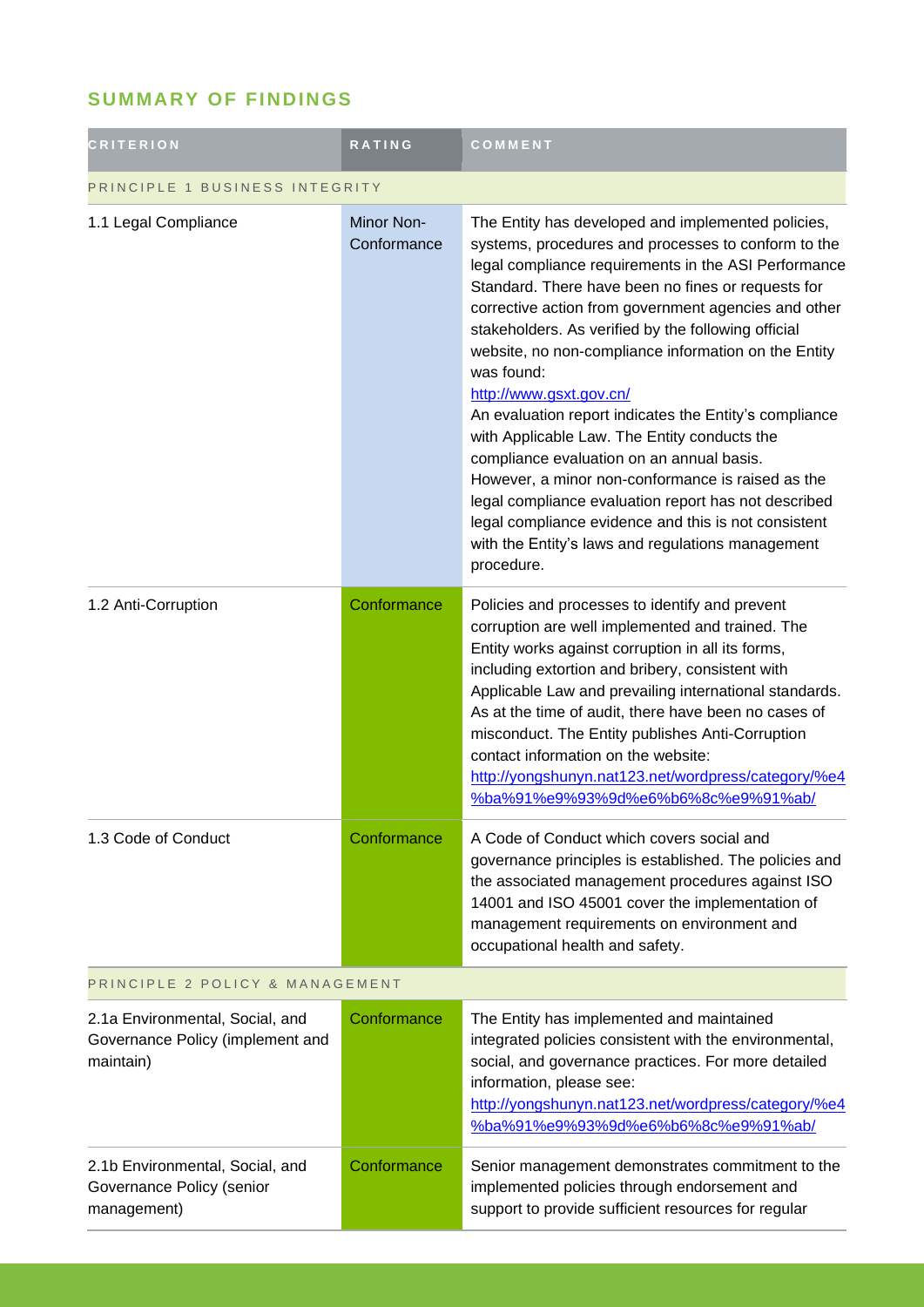| <b>CRITERION</b>                                                              | <b>RATING</b>                    | COMMENT                                                                                                                                                                                                                                                                                                                                                                                                                                                                           |
|-------------------------------------------------------------------------------|----------------------------------|-----------------------------------------------------------------------------------------------------------------------------------------------------------------------------------------------------------------------------------------------------------------------------------------------------------------------------------------------------------------------------------------------------------------------------------------------------------------------------------|
|                                                                               |                                  | review of policies, meeting ASI Performance Standard<br>requirements.                                                                                                                                                                                                                                                                                                                                                                                                             |
| 2.1c Environmental, Social, and<br>Governance Policy<br>(communication)       | <b>Minor Non-</b><br>Conformance | The Policies are available for internal and external<br>stakeholders via training, publishing on the Entity's<br>website and posts on-site. For more detailed<br>information, please see:<br>http://yongshunyn.nat123.net/wordpress/category/%e4<br>%ba%91%e9%93%9d%e6%b6%8c%e9%91%ab/<br>However, whilst the information is disclosed via the<br>attached link, the link is not related to the Entity's or<br>parent company's website and as such is not readily<br>accessible. |
| 2.2 Leadership                                                                | Conformance                      | A Senior Management representative has been<br>nominated. The responsibility and authority of each<br>department and key roles are defined to implement<br>the ASI Performance Standard.                                                                                                                                                                                                                                                                                          |
| 2.3a Environmental and Social<br><b>Management Systems</b><br>(environmental) | Conformance                      | An ISO 14001 certified Environmental Management<br>System is established and implemented.                                                                                                                                                                                                                                                                                                                                                                                         |
| 2.3b Environmental and Social<br>Management Systems (social)                  | Conformance                      | A Social Management Systems is established and<br>implemented.                                                                                                                                                                                                                                                                                                                                                                                                                    |
| 2.4 Responsible Sourcing                                                      | Conformance                      | The "Procurement Policy" is communicated to all<br>suppliers covering the environmental, social and<br>governance issues based on the ASI Performance<br>Standard. The "Procurement Policy" is published on<br>this website:<br>http://yongshunyn.nat123.net/wordpress/category/%e4<br>%ba%91%e9%93%9d%e6%b6%8c%e9%91%ab/<br>The implementation of responsible procurement is<br>assessed at the beginning of each year.                                                          |
| 2.5 Impact Assessments                                                        | Conformance                      | The Entity has established a management system<br>covering environmental, social, cultural and human<br>rights Impact Assessments. All assessments are<br>implemented for existing projects. There have been no<br>new projects or major changes since the<br>establishment of the Entity.                                                                                                                                                                                        |
| 2.6 Emergency Response Plan                                                   | Conformance                      | The Entity has established the emergency rescue<br>management system and prepared emergency plans<br>for environmental emergencies and safety production<br>accidents covering possible emergencies, and in<br>accordance with requirements for regular drills and<br>training.                                                                                                                                                                                                   |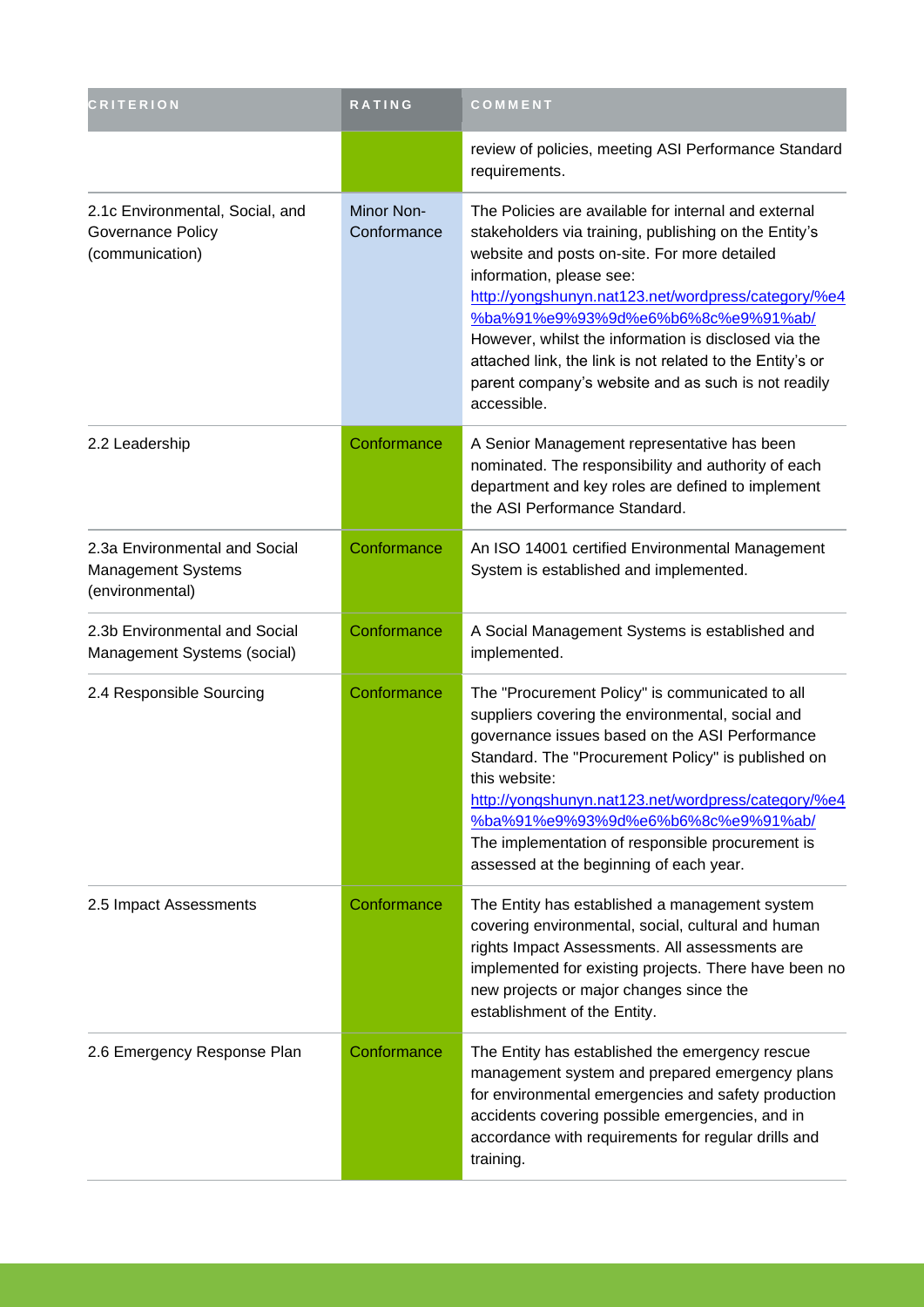| <b>CRITERION</b>                                                          | RATING                    | COMMENT                                                                                                                                                                                                                                                                                                                                                                                                                                                                 |
|---------------------------------------------------------------------------|---------------------------|-------------------------------------------------------------------------------------------------------------------------------------------------------------------------------------------------------------------------------------------------------------------------------------------------------------------------------------------------------------------------------------------------------------------------------------------------------------------------|
| 2.7 Mergers and Acquisitions                                              | Conformance               | A procedure is established to examine the<br>environmental, social and governance aspects of<br>mergers and acquisitions, which has not occurred<br>since the Entity's inception.                                                                                                                                                                                                                                                                                       |
| 2.8 Closure, Decommissioning and<br><b>Divestment</b>                     | Conformance               | A procedure is established to review the<br>environmental, social and governance issues during<br>the closure, decommissioning and divestment phases,<br>which has not occurred since the Entity's inception.                                                                                                                                                                                                                                                           |
| PRINCIPLE 3 TRANSPARENCY                                                  |                           |                                                                                                                                                                                                                                                                                                                                                                                                                                                                         |
| 3.1 Sustainability Reporting                                              | Minor Non-<br>Conformance | The Entity publishes a Sustainability Report, available<br>on the website:<br>http://yongshunyn.nat123.net/wordpress/category/%e4<br>%ba%91%e9%93%9d%e6%b6%8c%e9%91%ab/<br>However, whilst the information is disclosed via the<br>attached link, the link is not related to the Entity's or<br>parent company's website and as such is not readily<br>accessible.                                                                                                      |
| 3.2 Non-compliance and liabilities                                        | Conformance               | There have been no significant violations by the Entity<br>during the audit period by the Entity as reported on<br>government-related websites and non-governmental<br>organization websites. There are no non-compliance<br>or liabilities recorded in the "Yunnan Yunlv Yongxin<br>Aluminum Co., Ltd. 2020 Sustainability Report", which<br>can be found on the website:<br>http://yongshunyn.nat123.net/wordpress/category/%e4<br>%ba%91%e9%93%9d%e6%b6%8c%e9%91%ab/ |
| 3.3a Payments to governments<br>(legal and contractual)                   | Conformance               | The Entity has established procedures to ensure any<br>payment to the government is based on law or<br>contract. The Entity has described the payments to<br>governments in the Sustainability Report, which can<br>be found on the website:<br>http://yongshunyn.nat123.net/wordpress/category/%e4<br>%ba%91%e9%93%9d%e6%b6%8c%e9%91%ab/                                                                                                                               |
| 3.3b Payments to governments<br>(disclosure - bauxite mining)             | Not Applicable            | This Criterion is not applicable to the Entity's<br>Certification Scope.                                                                                                                                                                                                                                                                                                                                                                                                |
| 3.4 Stakeholder complaints,<br>grievances and requests for<br>information | Conformance               | The Entity has established procedures to define how<br>to communicate with internal and external<br>stakeholders. Contact information can be found on the<br>website:<br>http://yongshunyn.nat123.net/wordpress/category/%e4<br>%ba%91%e9%93%9d%e6%b6%8c%e9%91%ab/                                                                                                                                                                                                      |

PRINCIPLE 4 MATERIAL STEWARDSHIP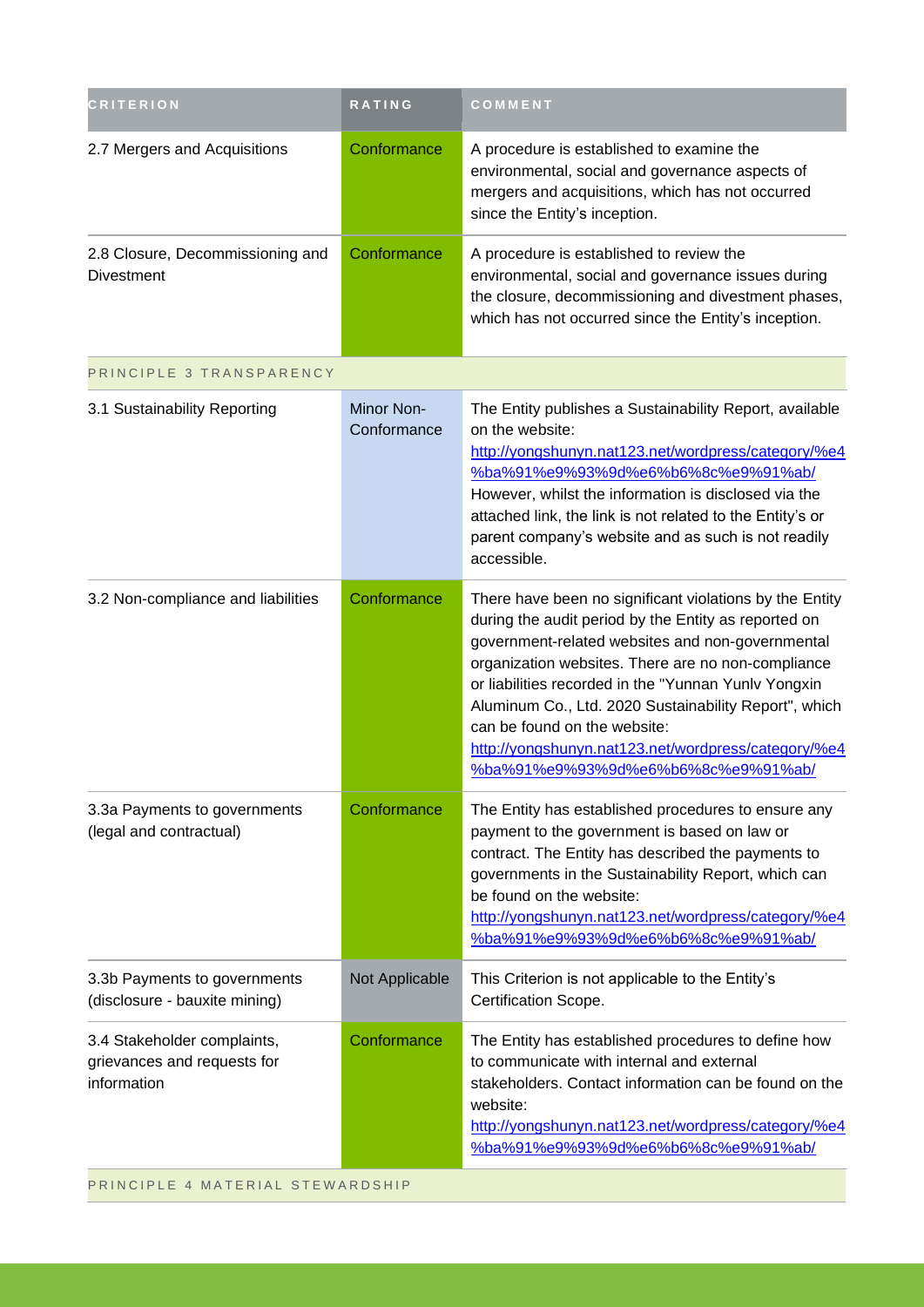| <b>CRITERION</b>                                                            | RATING                    | COMMENT                                                                                                                                                                                                                                                                                                                                                                                                                                                                                                                                                                                                                                                    |
|-----------------------------------------------------------------------------|---------------------------|------------------------------------------------------------------------------------------------------------------------------------------------------------------------------------------------------------------------------------------------------------------------------------------------------------------------------------------------------------------------------------------------------------------------------------------------------------------------------------------------------------------------------------------------------------------------------------------------------------------------------------------------------------|
| 4.1a Environmental Life Cycle<br>Assessment (life cycle impacts)            | Conformance               | The environmental Life Cycle Assessment for<br>aluminium related products has been conducted and<br>documented.                                                                                                                                                                                                                                                                                                                                                                                                                                                                                                                                            |
| 4.1b Environmental Life Cycle<br>Assessment (cradle to gate)                | Conformance               | The environmental Life Cycle Assessment report can<br>be provided by external communication if required.<br>There have been no requests to date.                                                                                                                                                                                                                                                                                                                                                                                                                                                                                                           |
| 4.1c Environmental Life Cycle<br>Assessment (public<br>communication)       | Conformance               | The environmental Life Cycle Assessment report is<br>published in the official website. For more detailed<br>information, please see the website:<br>http://yongshunyn.nat123.net/wordpress/category/%e4<br>%ba%91%e9%93%9d%e6%b6%8c%e9%91%ab/                                                                                                                                                                                                                                                                                                                                                                                                             |
| 4.2 Product design                                                          | Not Applicable            | This Criterion is not applicable to the Entity's<br>Certification Scope.                                                                                                                                                                                                                                                                                                                                                                                                                                                                                                                                                                                   |
| 4.3a Aluminium Process Scrap<br>(targets)                                   | Conformance               | The Process Scrap utilization rate is 100%.                                                                                                                                                                                                                                                                                                                                                                                                                                                                                                                                                                                                                |
| 4.3b Aluminium Process Scrap<br>(alloy separation)                          | Conformance               | In accordance with results of the risk analysis, the<br>Process Scrap at the site does not require separation<br>for recycling.                                                                                                                                                                                                                                                                                                                                                                                                                                                                                                                            |
| 4.4a Collection and recycling of<br>products at end-of-life (strategy)      | Conformance               | The Entity communicates with its main customer to<br>discuss how to improve the recycling rate of products<br>at end-of-life.                                                                                                                                                                                                                                                                                                                                                                                                                                                                                                                              |
| 4.4b Collection and recycling of<br>products at end-of-life<br>(engagement) | Conformance               | As there are no local, regional or national collection<br>and recycling systems for aluminium scrap in China,<br>the Entity is working with customers to decide how to<br>improve the recycling rate of products at end-of-life.                                                                                                                                                                                                                                                                                                                                                                                                                           |
| PRINCIPLE 5 GREENHOUSE GAS EMISSIONS                                        |                           |                                                                                                                                                                                                                                                                                                                                                                                                                                                                                                                                                                                                                                                            |
| 5.1 Disclosure of GHG emissions<br>and energy use                           | Minor Non-<br>Conformance | The Entity has established and implemented a GHG<br>emission management procedure. The Entity has<br>published a GHG emissions verification report, which<br>discloses annual GHG emissions and energy use on<br>the website:<br>http://permit.mee.gov.cn/permitExt/defaults/default-<br>index!getInformation.action<br>For more detailed information, please see:<br>http://yongshunyn.nat123.net/wordpress/category/%e<br>4%ba%91%e9%93%9d%e6%b6%8c%e9%91%ab/<br>However, whilst the information is disclosed via the<br>attached link, the link is not related to the Entity's or<br>parent company's website and as such is not readily<br>accessible. |
| 5.2 GHG emissions reductions                                                | Minor Non-<br>Conformance | The Entity has issued GHG emissions reductions<br>targets, which covered the material sources of Direct                                                                                                                                                                                                                                                                                                                                                                                                                                                                                                                                                    |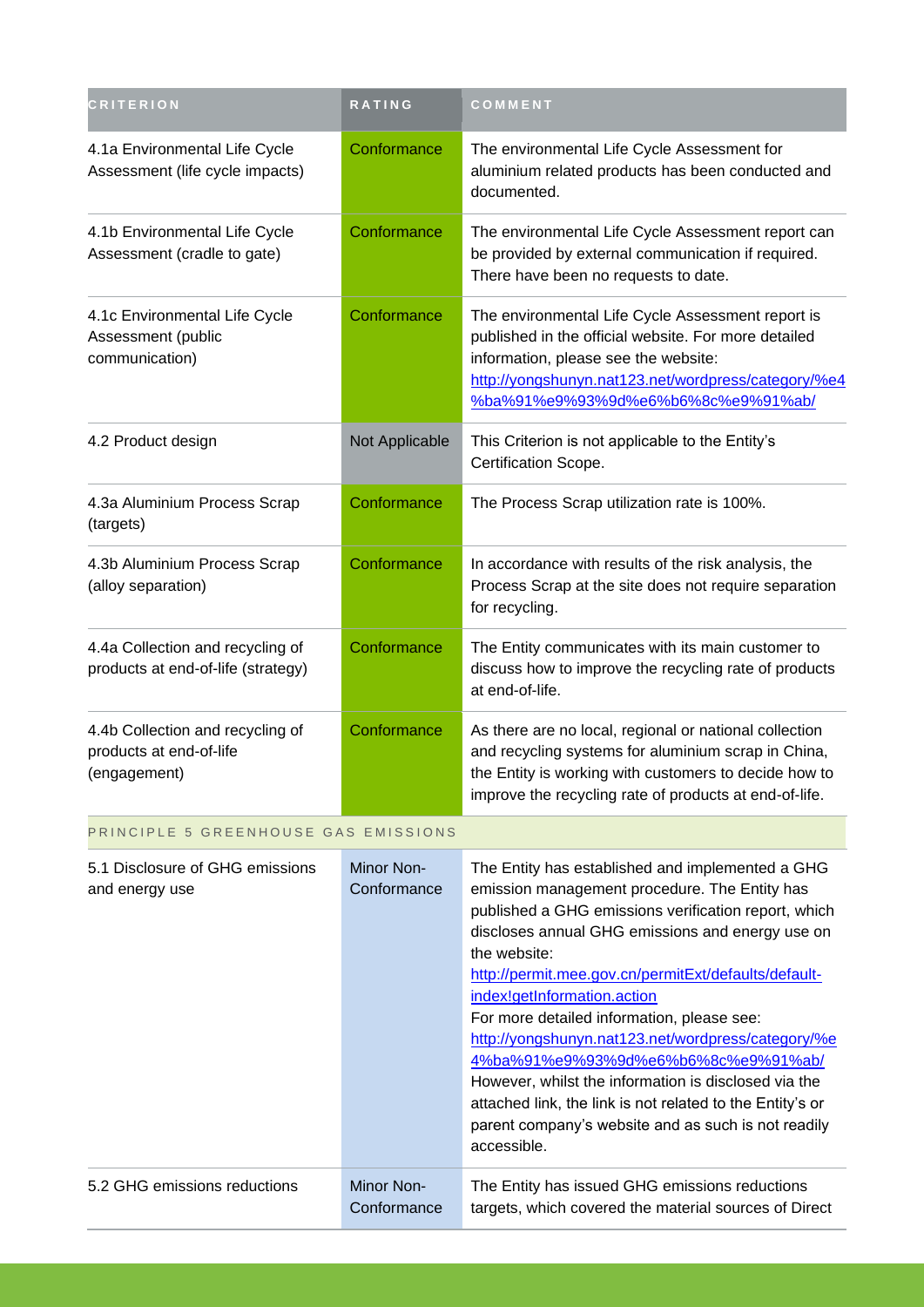| <b>CRITERION</b>                                      | <b>RATING</b>  | COMMENT                                                                                                                                                                                                                                                                                                                                                                                                                                                                                                                                                                                                                                                                             |
|-------------------------------------------------------|----------------|-------------------------------------------------------------------------------------------------------------------------------------------------------------------------------------------------------------------------------------------------------------------------------------------------------------------------------------------------------------------------------------------------------------------------------------------------------------------------------------------------------------------------------------------------------------------------------------------------------------------------------------------------------------------------------------|
|                                                       |                | and Indirect GHG Emissions. The Entity has published<br>time-bound GHG emissions reduction targets and<br>implemented a plan to achieve these targets. For<br>more detailed information, please see:<br>http://yongshunyn.nat123.net/wordpress/category/%e4<br>%ba%91%e9%93%9d%e6%b6%8c%e9%91%ab/<br>However, whilst the information is disclosed via the<br>attached link, the link is not related to the Entity's or<br>parent company's website and as such is not readily<br>accessible.                                                                                                                                                                                        |
| 5.3a Aluminium Smelting<br>(management system)        | Conformance    | The Entity operates controls to limit the Direct GHG<br>emissions via its Management System, certified to<br>ISO 14001:2015 and ISO 50001:2018. These<br>certificates are available on the website:<br>http://cx.cnca.cn/CertECloud/result/skipResultList                                                                                                                                                                                                                                                                                                                                                                                                                           |
| 5.3b Aluminium Smelting (up to<br>and including 2020) | Conformance    | Aluminium smelters began production in 2012.<br>Aluminium was at a level of 8.81 tonnes CO <sub>2</sub> -eq per<br>metric tonne aluminium in 2020, exceeding the 8<br>tonnes CO <sub>2</sub> -eq per metric tonne target. However, the<br>Entity will be at a level below 8 tonnes CO <sub>2</sub> -eq per<br>metric tonne aluminium by 2030 according to its<br>GHG emissions reductions management plan. The<br>Entity has published time-bound GHG emissions<br>reduction targets and implemented a plan to achieve<br>these targets. For more detailed information, please<br>see:<br>http://yongshunyn.nat123.net/wordpress/category/%e<br>4%ba%91%e9%93%9d%e6%b6%8c%e9%91%ab/ |
| 5.3c Aluminium Smelting (after<br>2020)               | Not Applicable | Aluminium smelters began production in 2012.                                                                                                                                                                                                                                                                                                                                                                                                                                                                                                                                                                                                                                        |
| PRINCIPLE 6 EMISSIONS, EFFLUENTS AND WASTE            |                |                                                                                                                                                                                                                                                                                                                                                                                                                                                                                                                                                                                                                                                                                     |
| 6.1 Emissions to Air                                  | Conformance    | The waste air generated in the operation is collected<br>and treated before discharge. The emissions meet the<br>local discharge limit. The Entity is ISO 14001:2015<br>certified, the certificate is available on the website:<br>http://cx.cnca.cn/CertECloud/result/skipResultList                                                                                                                                                                                                                                                                                                                                                                                               |
| 6.2 Discharges to Water                               | Conformance    | There is no production wastewater. Life wastewater is<br>treated by the wastewater treatment facility and<br>recycled, and not directly discharged to any natural<br>water body. Water-related risks are assessed. The<br>level of water-related risk is low. The Entity is ISO<br>14001:2015 certified, for more detailed information                                                                                                                                                                                                                                                                                                                                              |

please see:

<http://cx.cnca.cn/CertECloud/result/skipResultList>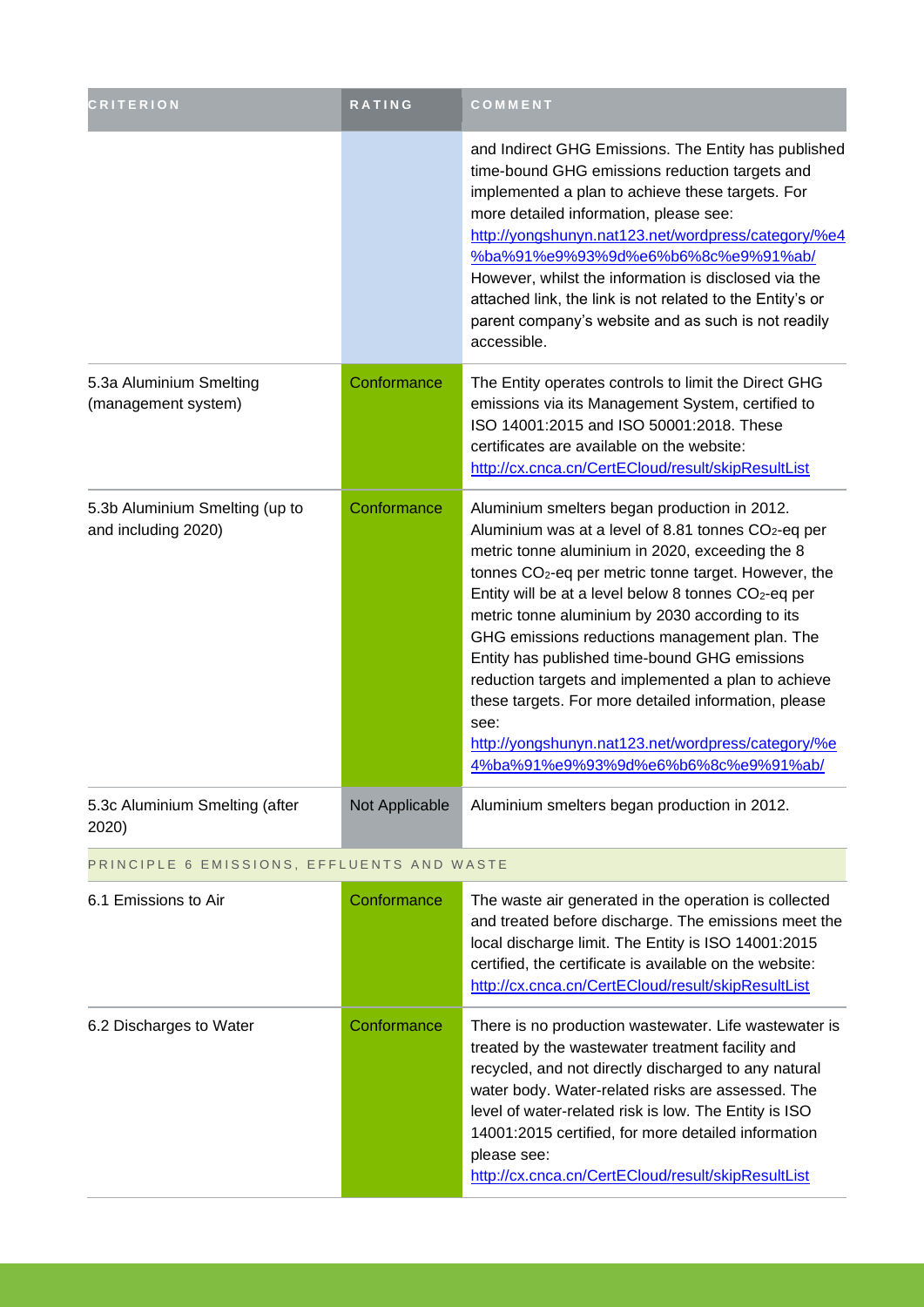| <b>CRITERION</b>                                                        | RATING                    | <b>COMMENT</b>                                                                                                                                                                                                                                                                                                                                                                                                                                                                                                                                                                                                                                 |
|-------------------------------------------------------------------------|---------------------------|------------------------------------------------------------------------------------------------------------------------------------------------------------------------------------------------------------------------------------------------------------------------------------------------------------------------------------------------------------------------------------------------------------------------------------------------------------------------------------------------------------------------------------------------------------------------------------------------------------------------------------------------|
| 6.3a Assessment and Management<br>of Spills and Leakage<br>(assessment) | Conformance               | The Entity is ISO 14001:2015 certified, for more<br>detailed information please see:<br>http://cx.cnca.cn/CertECloud/result/skipResultList<br>The Entity has conducted an assessment of major risk<br>areas of its operations where Spills and Leakage may<br>contaminate air, water and soil.                                                                                                                                                                                                                                                                                                                                                 |
| 6.3b Assessment and Management<br>of Spills and Leakage<br>(management) | Conformance               | The Entity is ISO 14001:2015 certified, for more<br>detailed information please see:<br>http://cx.cnca.cn/CertECloud/result/skipResultList<br>The Entity has issued the Emergency Response Plan<br>to management and external communication plans,<br>compliance controls and a monitoring programme is in<br>place to prevent and detect Spills and Leakage.                                                                                                                                                                                                                                                                                  |
| 6.4a Reporting of Spills (immediate<br>disclosure)                      | Conformance               | The Entity is ISO 14001:2015 certified, for more<br>detailed information please see:<br>http://cx.cnca.cn/CertECloud/result/skipResultList<br>The emergency response plan defines how the Entity<br>shall report environmental events to local government<br>immediately following the environmental event. There<br>were no Spills or Leakage during 2020 and through to<br>the time of the audit.                                                                                                                                                                                                                                            |
| 6.4b Reporting of Spills (regular<br>reporting)                         | Conformance               | The Entity has an ISO14001:2015 certificate, for more<br>detailed information please see:<br>http://cx.cnca.cn/CertECloud/result/skipResultList.<br>All information about environmental Spills and<br>Leakage events would be publicised on the office<br>website:<br>http://yongshunyn.nat123.net/wordpress/category/%e4<br>%ba%91%e9%93%9d%e6%b6%8c%e9%91%ab/                                                                                                                                                                                                                                                                                |
| 6.5a Waste management and<br>reporting (strategy)                       | Conformance               | The Entity has an ISO14001:2015 certificate, for more<br>detailed information please see:<br>http://cx.cnca.cn/CertECloud/result/skipResultList<br>Waste management is covered by the Environmental<br>Management System. The Entity has established a<br>waste management procedure and has implemented a<br>waste management strategy according to the Waste<br>Mitigation Hierarchy. The disposal of Hazardous<br>Waste is in compliance with legal requirements. The<br>quantity of Hazardous Waste generated by the Entity<br>is registered in the Solid Waste Information<br>management system:<br>https://gfmh.meescc.cn/solidPortal/#/ |
| 6.5b Waste management and<br>reporting (disclosure)                     | Minor Non-<br>Conformance | The quantity of Hazardous and Non-Hazardous Waste<br>generated by the Entity is registered in the Solid<br>Waste Information management system and published<br>on the website:                                                                                                                                                                                                                                                                                                                                                                                                                                                                |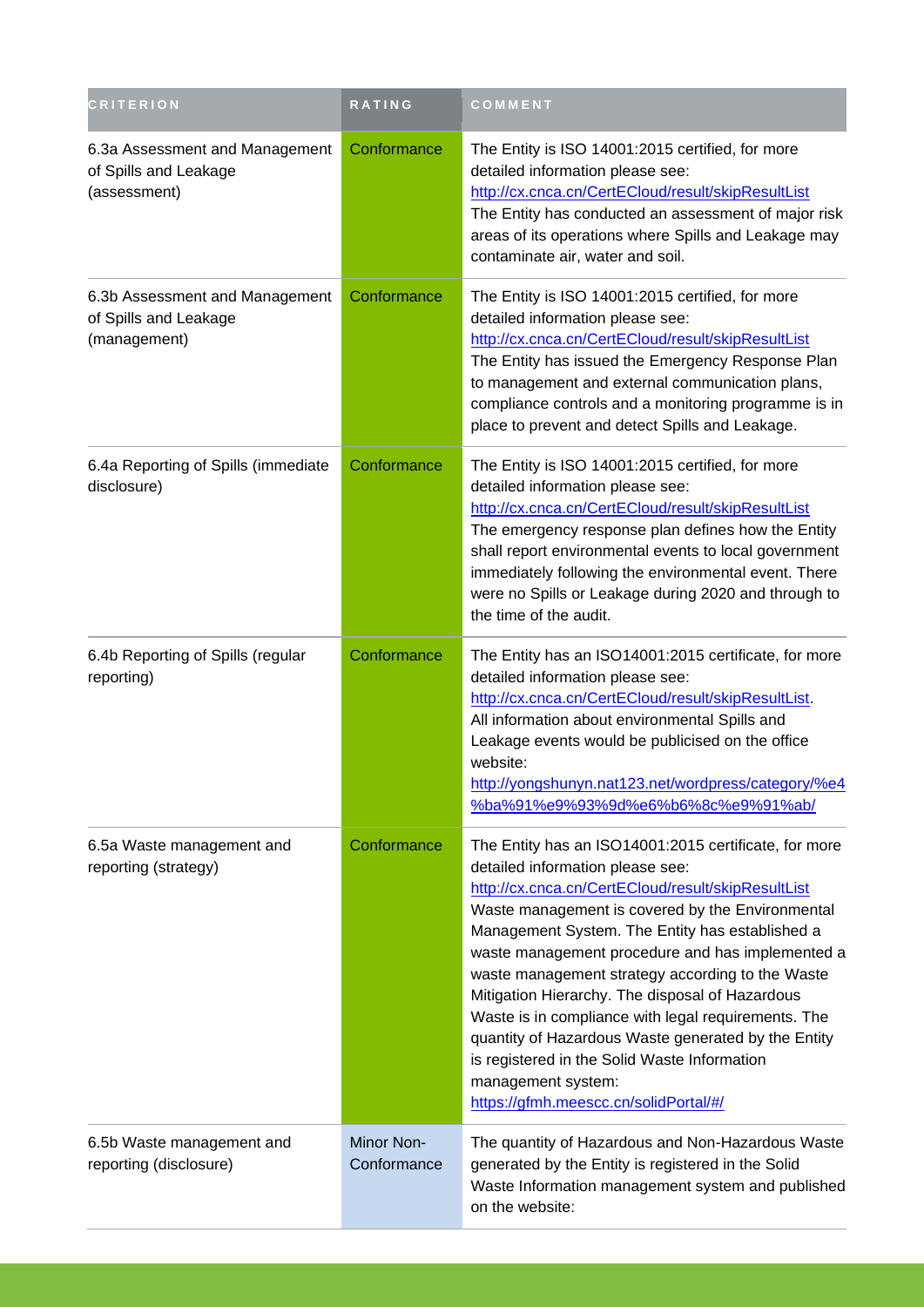| <b>CRITERION</b>                                          | RATING         | COMMENT                                                                                                                                                                                                                                                                                                                                       |
|-----------------------------------------------------------|----------------|-----------------------------------------------------------------------------------------------------------------------------------------------------------------------------------------------------------------------------------------------------------------------------------------------------------------------------------------------|
|                                                           |                | http://yongshunyn.nat123.net/wordpress/category/%e4<br>%ba%91%e9%93%9d%e6%b6%8c%e9%91%ab/<br>However, whilst the information is disclosed via the<br>attached link, the link is not related to the Entity's or<br>parent company's website and as such is not readily<br>accessible.                                                          |
| 6.6a Bauxite Residue (storage<br>construction)            | Not Applicable | This Criterion is not applicable to the Entity's<br>Certification Scope.                                                                                                                                                                                                                                                                      |
| 6.6b Bauxite Residue (integrity<br>checks and controls)   | Not Applicable | This Criterion is not applicable to the Entity's<br>Certification Scope.                                                                                                                                                                                                                                                                      |
| 6.6c Bauxite Residue (water<br>discharge)                 | Not Applicable | This Criterion is not applicable to the Entity's<br>Certification Scope.                                                                                                                                                                                                                                                                      |
| 6.6d Bauxite Residue (marine and<br>aquatic environments) | Not Applicable | This Criterion is not applicable to the Entity's<br>Certification Scope.                                                                                                                                                                                                                                                                      |
| 6.6e Bauxite Residue (state of the<br>art technologies)   | Not Applicable | This Criterion is not applicable to the Entity's<br>Certification Scope.                                                                                                                                                                                                                                                                      |
| 6.6f Bauxite Residue (remediation)                        | Not Applicable | This Criterion is not applicable to the Entity's<br>Certification Scope.                                                                                                                                                                                                                                                                      |
| 6.7a Spent Pot Lining (SPL)<br>(storage and management)   | Conformance    | The Entity store and manages Spent Pot Lining (SPL)<br>to prevent the release of SPL or leachate to the<br>environment via management controls in the<br>ISO14001:2015 management system.<br>The Entity has an ISO14001:2015 certificate. For<br>more detailed information, please see:<br>http://cx.cnca.cn/CertECloud/result/skipResultList |
| 6.7b Spent Pot Lining (SPL)<br>(recovery and recycling)   | Conformance    | The Entity optimised processes for the recovery and<br>recycling of carbon and refractory materials from SPL,<br>defined by the management system.<br>The Entity has an ISO14001:2015 certificate. For<br>more detailed information, please see:<br>http://cx.cnca.cn/CertECloud/result/skipResultList                                        |
| 6.7c Spent Pot Lining (SPL)<br>(Untreated SPL)            | Conformance    | The quantity of SPL is registered in the Solid Waste<br>Information management system of the Department of<br>Ecological Environment Management in Yunnan<br>Province.<br>The Entity has an ISO14001:2015 certificate. For<br>more detailed information, please see:<br>http://cx.cnca.cn/CertECloud/result/skipResultList                    |
| 6.7d Spent Pot Lining (SPL)<br>(review of alternatives)   | Conformance    | The Entity reviews and checks SPL management<br>monthly in accordance with its management system.<br>The Entity has an ISO14001:2015 certificate. For<br>more detailed information, please see:                                                                                                                                               |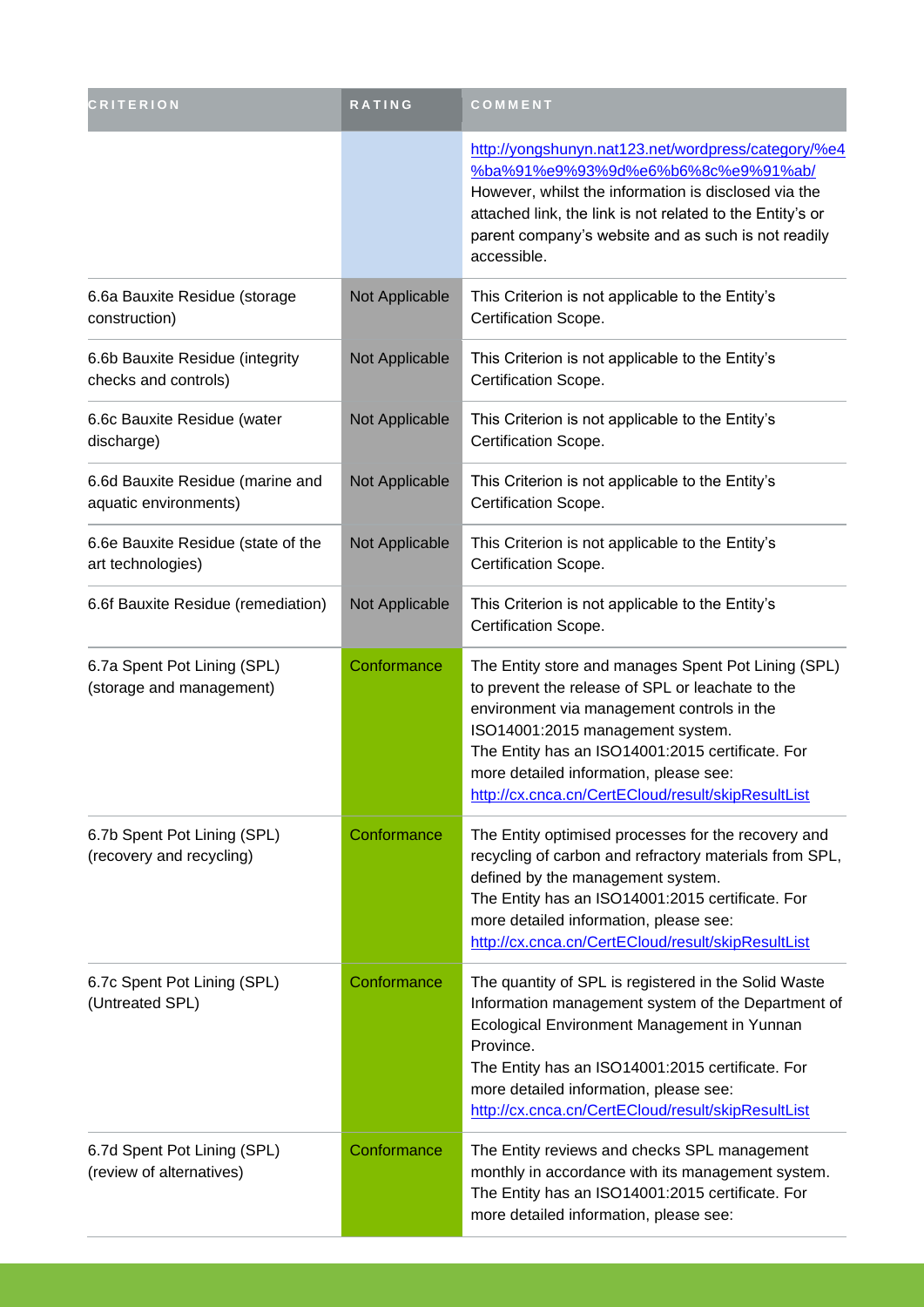| <b>CRITERION</b>                                                 | <b>RATING</b> | COMMENT                                                                                                                                                                                                                                                                                                                                                                                     |
|------------------------------------------------------------------|---------------|---------------------------------------------------------------------------------------------------------------------------------------------------------------------------------------------------------------------------------------------------------------------------------------------------------------------------------------------------------------------------------------------|
|                                                                  |               | http://cx.cnca.cn/CertECloud/result/skipResultList                                                                                                                                                                                                                                                                                                                                          |
| 6.7e Spent Pot Lining (SPL)<br>(marine and aquatic environments) | Conformance   | There is no discharge of SPL to marine or aquatic<br>environments. The Entity has an ISO14001:2015<br>certificate. For more detailed information, please see:<br>http://cx.cnca.cn/CertECloud/result/skipResultList                                                                                                                                                                         |
| 6.8a Dross (recovery)                                            | Conformance   | The Entity has established and implemented a Dross<br>management procedure. The Entity aims to maximise<br>the recovery of aluminium by treatment of Dross and<br>Dross residues and records are kept to improve the<br>recovery results.                                                                                                                                                   |
| 6.8b Dross (recycling)                                           | Conformance   | The aluminium taken from the Dross pressing is<br>recycled in the melting furnaces. The remaining part is<br>sold to external Dross processers for further extraction<br>of the remaining aluminium, which can be used to<br>produce alumina.                                                                                                                                               |
| 6.8c Dross (review of alternatives)                              | Conformance   | The Entity reviews the internal dross processing<br>method and dross sales channel on a yearly basis.<br>Dross is not landfilled.                                                                                                                                                                                                                                                           |
| PRINCIPLE 7 WATER STEWARDSHIP                                    |               |                                                                                                                                                                                                                                                                                                                                                                                             |
| 7.1a Water assessment (mapping)                                  | Conformance   | The Entity has established an energy management<br>system and obtained ISO 50001:2018 certification. For<br>more detailed information, please see:<br>http://cx.cnca.cn/CertECloud/result/skipResultList<br>The energy management system includes a water<br>resource risk assessment. The Entity has<br>implemented water management plans and monitors<br>the effectiveness of the plans. |
| 7.1b Water assessment (risk<br>assessment)                       | Conformance   | The Entity has established an energy management<br>procedure and issued a water resource risk<br>assessment report, which assessed water-related<br>risks. The level of water-related risks is low.                                                                                                                                                                                         |
|                                                                  |               |                                                                                                                                                                                                                                                                                                                                                                                             |

| 7.2a Water management<br>(management plans) | Conformance | The Entity has established an energy management<br>system and obtained ISO 50001:2018 certification. For<br>more detailed information, please see:<br>http://cx.cnca.cn/CertECloud/result/skipResultList<br>The energy management system includes water<br>management. The Entity has implemented water<br>management plans and monitors the effectiveness of<br>the plans. |
|---------------------------------------------|-------------|-----------------------------------------------------------------------------------------------------------------------------------------------------------------------------------------------------------------------------------------------------------------------------------------------------------------------------------------------------------------------------|
| 7.2b Water management<br>(monitoring)       | Conformance | The Entity has established an energy management<br>system and obtained ISO 50001:2018 certification. For<br>more detailed information, please see:                                                                                                                                                                                                                          |

<http://cx.cnca.cn/CertECloud/result/skipResultList>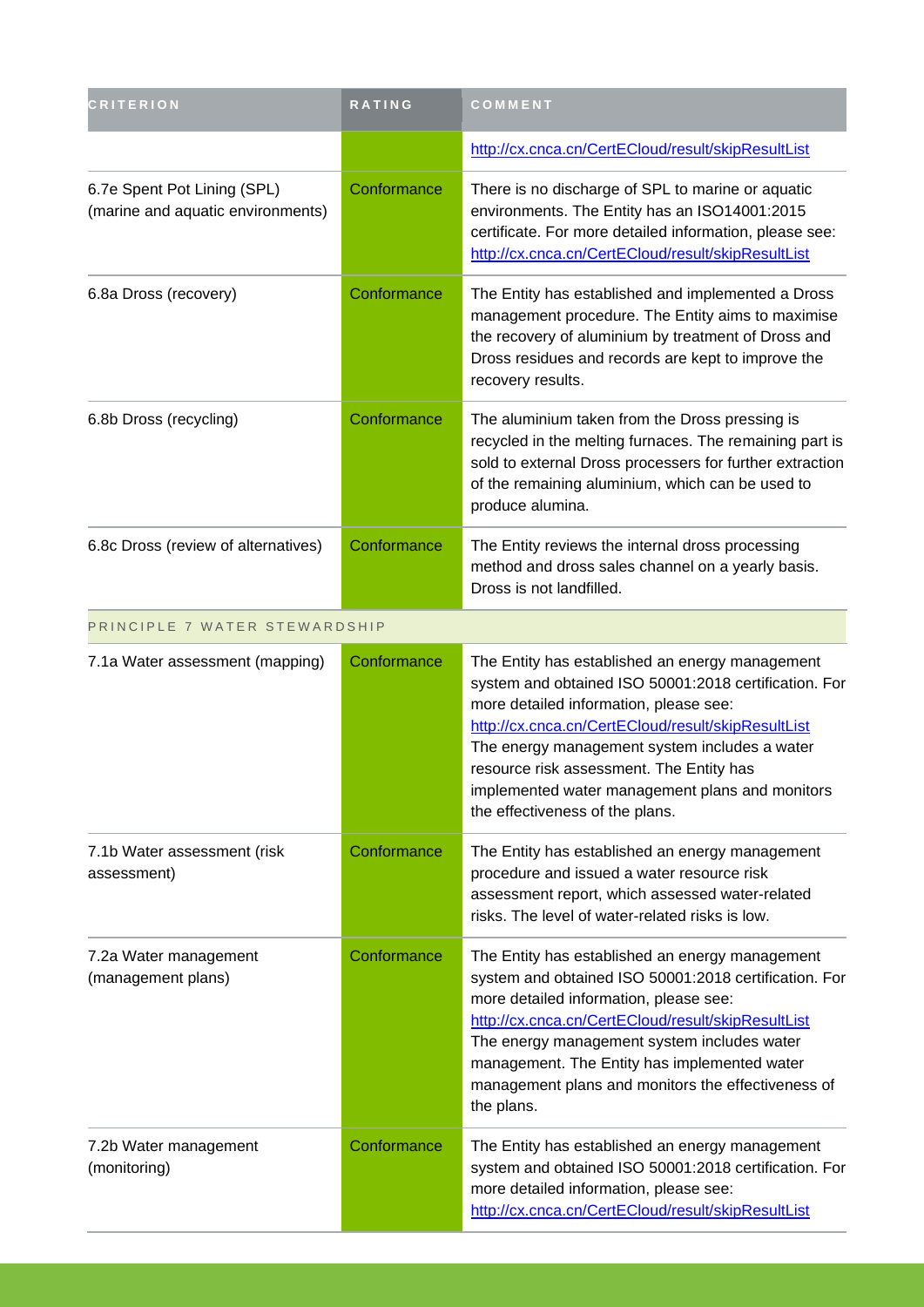| <b>CRITERION</b>                                                                          | <b>RATING</b>                    | COMMENT                                                                                                                                                                                                                                                                                                                                                                                                                                                                                                        |
|-------------------------------------------------------------------------------------------|----------------------------------|----------------------------------------------------------------------------------------------------------------------------------------------------------------------------------------------------------------------------------------------------------------------------------------------------------------------------------------------------------------------------------------------------------------------------------------------------------------------------------------------------------------|
|                                                                                           |                                  | The energy management system includes water<br>management. The Entity has implemented water<br>management plans and monitors the effectiveness of<br>the plans.                                                                                                                                                                                                                                                                                                                                                |
| 7.3 Disclosure of water usage and<br>risks                                                | <b>Minor Non-</b><br>Conformance | The Entity has reported water withdrawal and use and<br>discloses material water-related risks. Water-related<br>risks are assessed. The level of water-related risks is<br>low. Please see the Sustainability Report:<br>http://yongshunyn.nat123.net/wordpress/category/%e4<br>%ba%91%e9%93%9d%e6%b6%8c%e9%91%ab/<br>However, whilst the information is disclosed via the<br>attached link, the link is not related to the Entity's or<br>parent company's website and as such is not readily<br>accessible. |
| PRINCIPLE 8 BIODIVERSITY                                                                  |                                  |                                                                                                                                                                                                                                                                                                                                                                                                                                                                                                                |
| 8.1 Biodiversity assessment                                                               | Conformance                      | The Entity has established procedures for the<br>protection of biodiversity. A biodiversity risk<br>assessment report has been prepared. The Entity is<br>located in an industrial park developed by local<br>government, there is no protected flora or wildlife in<br>this area. There is no significant risk of biodiversity<br>impact.                                                                                                                                                                     |
| 8.2a Biodiversity management<br>(biodiversity action plans)                               | Conformance                      | Based on the biodiversity risk assessment report and<br>Environmental Impact Assessment Report, there is no<br>significant risk of biodiversity impact.                                                                                                                                                                                                                                                                                                                                                        |
| 8.2b Biodiversity management<br>(consultation and mitigation<br>hierarchy)                | Conformance                      | Based on the biodiversity risk assessment report and<br>Environmental Impact Assessment Report, there is no<br>significant risk of biodiversity impact.                                                                                                                                                                                                                                                                                                                                                        |
| 8.2c Biodiversity management<br>(reporting)                                               | Conformance                      | Based on the biodiversity risk assessment report and<br>Environmental Impact Assessment Report, there is no<br>significant risk of biodiversity impact.                                                                                                                                                                                                                                                                                                                                                        |
| 8.3 Alien Species                                                                         | Conformance                      | The Entity has established procedures for the<br>assessment of risk of Alien Species. In the Biodiversity<br>Analysis Report, the risk of Alien Species is assessed<br>and appropriate preventive measures are in place.                                                                                                                                                                                                                                                                                       |
| 8.4a Commitment to "No Go" in<br>World Heritage properties<br>(exploration and new mines) | Not Applicable                   | This Criterion is not applicable to the Entity's<br>Certification Scope.                                                                                                                                                                                                                                                                                                                                                                                                                                       |
| 8.4b Commitment to "No Go" in<br>World Heritage properties (existing<br>mines)            | Not Applicable                   | This Criterion is not applicable to the Entity's<br>Certification Scope.                                                                                                                                                                                                                                                                                                                                                                                                                                       |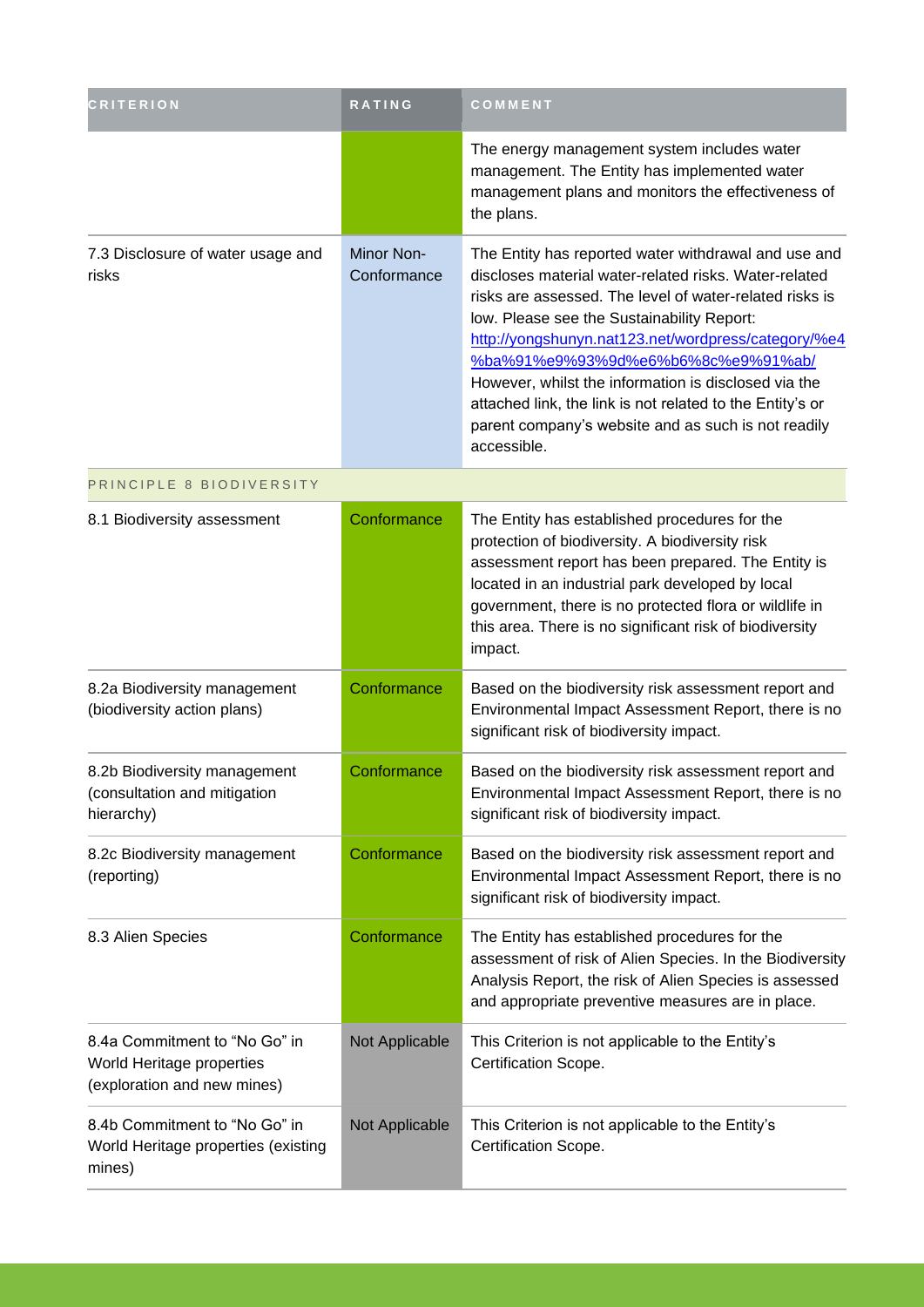| <b>CRITERION</b>                                        | RATING         | COMMENT                                                                                                                                                                                                                                                                                                                                                                                                                                       |
|---------------------------------------------------------|----------------|-----------------------------------------------------------------------------------------------------------------------------------------------------------------------------------------------------------------------------------------------------------------------------------------------------------------------------------------------------------------------------------------------------------------------------------------------|
| 8.5a Mine rehabilitation (best<br>available techniques) | Not Applicable | This Criterion is not applicable to the Entity's<br>Certification Scope.                                                                                                                                                                                                                                                                                                                                                                      |
| 8.5b Mine rehabilitation (financial<br>provisions)      | Not Applicable | This Criterion is not applicable to the Entity's<br>Certification Scope.                                                                                                                                                                                                                                                                                                                                                                      |
| PRINCIPLE 9 HUMAN RIGHTS                                |                |                                                                                                                                                                                                                                                                                                                                                                                                                                               |
| 9.1a Human Rights Due Diligence<br>(policy)             | Conformance    | The Entity has a commitment to respect Human<br>Rights, in the document "Guidelines for the<br>management systems of various standards of Yunnan<br>Yunlu Yongxin Aluminum Co., Ltd." which can be<br>found on the website:<br>http://yongshunyn.nat123.net/wordpress/category/%e4<br>%ba%91%e9%93%9d%e6%b6%8c%e9%91%ab/                                                                                                                      |
| 9.1b Human Rights Due Diligence<br>(process)            | Conformance    | The Entity has developed procedures that identifies<br>the need and measures for Human Rights Due<br>Diligence. The Entity has conducted Human Rights<br>Due Diligence and issued a Human Rights Due<br>Diligence Report.                                                                                                                                                                                                                     |
| 9.1c Human Rights Due Diligence<br>(remediation)        | Conformance    | The Entity has conducted human rights due diligence<br>and issued a Human Rights Due Diligence Report,<br>and no adverse human rights impacts have been<br>reported since its establishment and therefore<br>remediation is not required.                                                                                                                                                                                                     |
| 9.2 Women's Rights                                      | Conformance    | The Entity has developed procedures to protect<br>women's rights and interests. The Entity clarified the<br>legitimate rights of women and implemented control<br>measures to ensure that those rights were met. There<br>have been no violations of women's rights in this<br>Entity.                                                                                                                                                        |
| 9.3 Indigenous Peoples                                  | Conformance    | The Entity has developed the protection procedures<br>for Indigenous People. The local community was<br>informed of the possible impacts, and they were<br>involved in the development of protection procedures.<br>One community is within the scope of the impact area<br>of the Entity, and is currently being led by the<br>government in the relocation plan. The Entity respects<br>for the rights and interests of Indigenous Peoples. |
| 9.4 Free, Prior, and Informed<br>Consent (FPIC)         | Conformance    | The Entity has developed procedures to ensure the<br>right of "Free, Prior and Informed Consent" of<br>Indigenous Peoples in the expropriation of natural<br>resources, new (reform, expansion) projects, closure,<br>decommissioning and divestment. The Entity is<br>located in an industrial park developed by local<br>government. One community located 300m around the<br>Entity, is within the scope of the impact, and is             |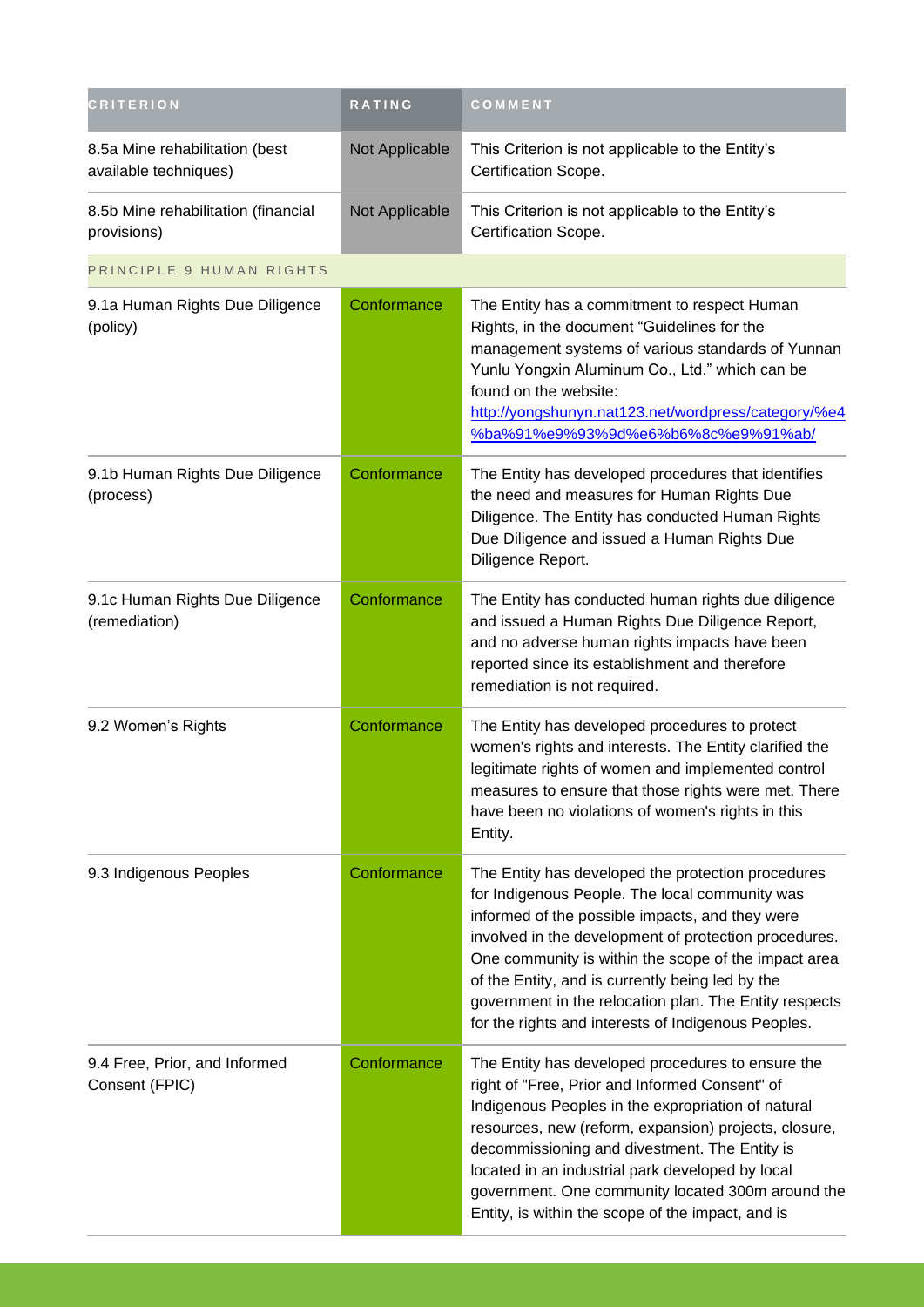| <b>CRITERION</b>                                 | RATING      | COMMENT                                                                                                                                                                                                                                                                                                                                                             |
|--------------------------------------------------|-------------|---------------------------------------------------------------------------------------------------------------------------------------------------------------------------------------------------------------------------------------------------------------------------------------------------------------------------------------------------------------------|
|                                                  |             | currently being led by the government in the relocation<br>plan.                                                                                                                                                                                                                                                                                                    |
| 9.5 Cultural and sacred heritage                 | Conformance | The Entity has developed a procedure and is<br>committed to protect cultural and sacred heritage.<br>Cultural and sacred heritage investigation with the<br>nearby Indigenous community is carried out. The<br>Entity is located in an industrial park developed by<br>local government. There is no cultural and sacred<br>heritage around.                        |
| 9.6a Resettlements (avoid or<br>minimise)        | Conformance | The Entity has developed procedures for Indigenous<br>Peoples protection. The Entity is located within an<br>industrial park, developed by local government. There<br>has been no Resettlement required since the Entity<br>joined ASI.                                                                                                                             |
| 9.6b Resettlements (where<br>unavoidable)        | Conformance | The Entity has developed procedures for Indigenous<br>Peoples protection. The Entity is located within an<br>industrial park, developed by local government. There<br>has been no Resettlement required since the Entity<br>joined ASI.                                                                                                                             |
| 9.7a Local Communities (rights and<br>interests) | Conformance | The Entity has developed procedures and respects<br>the legal and customary rights and interests of local<br>Communities in their lands and livelihoods and their<br>use of natural resources. The Entity is located within<br>an industrial park, planned and developed by local<br>government. There have been no complaints received<br>by local Communities.    |
| 9.7b Local Communities (impacts)                 | Conformance | The Entity is taking measures to prevent impacts on<br>the surrounding Communities. For example, the<br>environmental situation of the surrounding<br>Communities is monitored on a regular basis. Also,<br>the Entity implements initial rainwater collection and<br>treatment projects to prevent pollution of groundwater<br>and surface water.                  |
| 9.7c Local Communities<br>(livelihoods)          | Conformance | The Entity actively supports and respect the activities<br>of the local Community. For example, the Entity has<br>established an endowment fund, participates in<br>community public welfare activities and enters the<br>community to pay tribute to the local poor households.<br>Related reports can be found in the "Yunlv Yongxin"<br>official WeChat account. |
| 9.8 Conflict-Affected and High-Risk<br>Areas     | Conformance | The Entity commits to not cooperate with suppliers in<br>Conflict-Affected and High-Risk Areas. The<br>Procurement Policy is established and published on<br>this website:                                                                                                                                                                                          |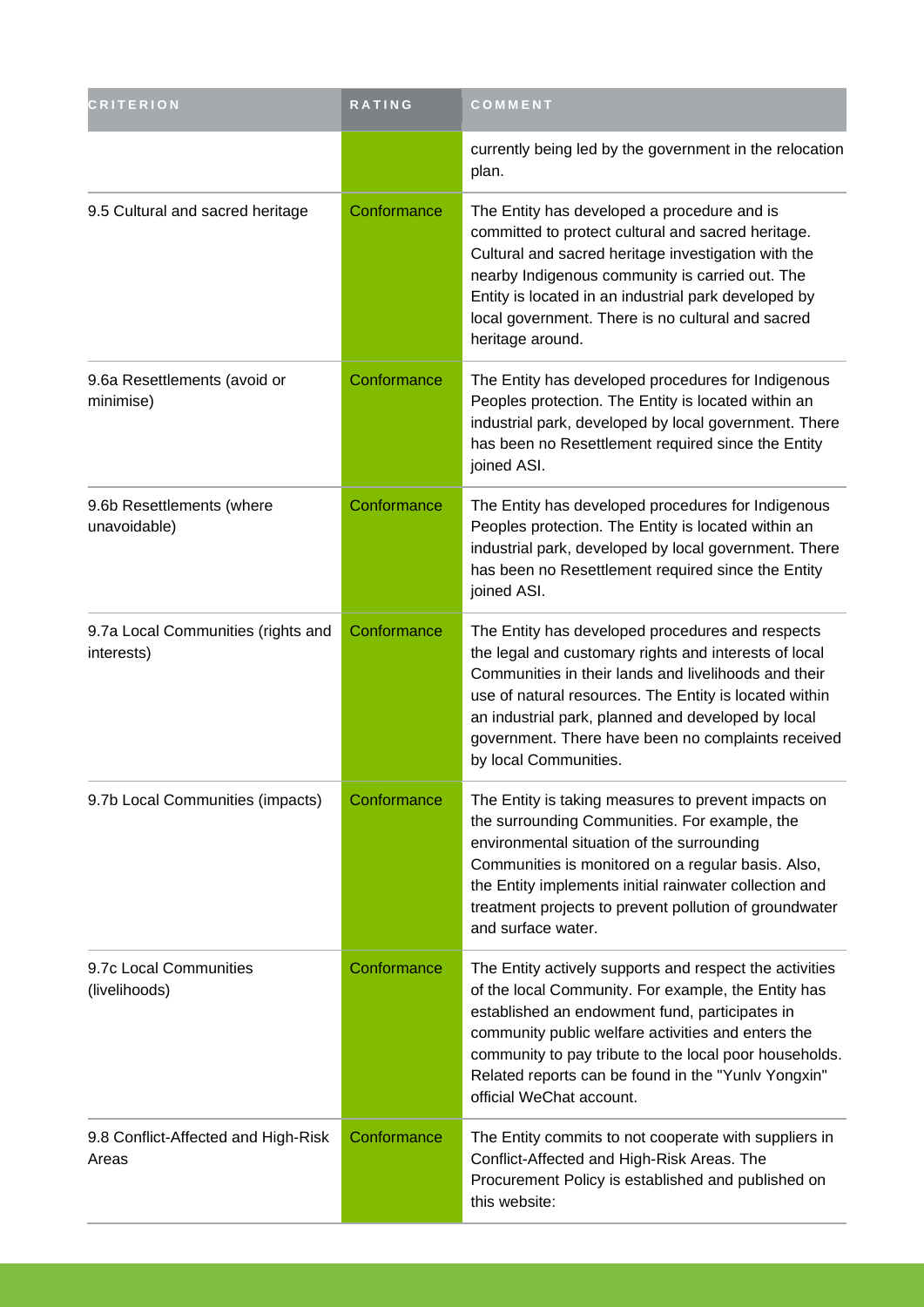| <b>CRITERION</b>                                                                                      | RATING      | COMMENT                                                                                                                                                                                                                                                                                                                     |
|-------------------------------------------------------------------------------------------------------|-------------|-----------------------------------------------------------------------------------------------------------------------------------------------------------------------------------------------------------------------------------------------------------------------------------------------------------------------------|
|                                                                                                       |             | http://yongshunyn.nat123.net/wordpress/category/%e4<br>%ba%91%e9%93%9d%e6%b6%8c%e9%91%ab/<br>The Entity does not involve Conflict-Affected and<br>High-Risk Areas.                                                                                                                                                          |
| 9.9 Security practice                                                                                 | Conformance | Security personnel are employees of the Entity itself.<br>The Entity established regulations to regulate the code<br>of conduct of security personnel and ensure respect<br>for Human Rights. There have been no violations of<br>Human Rights.                                                                             |
| PRINCIPLE 10 LABOUR RIGHTS                                                                            |             |                                                                                                                                                                                                                                                                                                                             |
| 10.1a Freedom of Association and<br><b>Right to Collective Bargaining</b><br>(freedom of association) | Conformance | There are laws that restrict Freedom of Association in<br>China. The Entity commits itself to respect Workers'<br>rights. There are 101 elected worker representatives<br>and an Association for Workers has been established<br>in accordance to the legal requirement.                                                    |
| 10.1b Freedom of Association and<br><b>Right to Collective Bargaining</b><br>(collective bargaining)  | Conformance | There are laws that restrict Collective Bargaining in<br>China. The Entity has a special collective bargaining<br>contract for wages, approved in 2021 to cover all<br>employees. The employee representative approved<br>the contract, and this was also reviewed and<br>registered with the associated government agency. |
| 10.1c Freedom of Association and<br><b>Right to Collective Bargaining</b><br>(alternative means)      | Conformance | Workers' representatives can deal with the Workers'<br>concerns with management on behalf of Workers.                                                                                                                                                                                                                       |
| 10.2a Child Labour (minimum age)                                                                      | Conformance | There is no Child Labour or young Workers at the<br>Entity.                                                                                                                                                                                                                                                                 |
| 10.2b Child Labour (hazardous)                                                                        | Conformance | Child Labour is prohibited in China. Young Workers<br>(16 to 18 years) are under special protection by law<br>and not allowed to work in hazardous working<br>conditions. There is no Child Labour or young Workers<br>at the Entity.                                                                                       |
| 10.2c Child Labour (worst forms)                                                                      | Conformance | Child Labour is prohibited in China. There are no staff<br>under 18 at the Entity.                                                                                                                                                                                                                                          |
| 10.3a Forced Labour (human<br>trafficking)                                                            | Conformance | The Entity commits itself to comply with the prohibition<br>of Forced Labour, slavery and human trafficking.                                                                                                                                                                                                                |
| 10.3b Forced Labour (deposits,<br>fees, advances)                                                     | Conformance | The Entity is not involved in Forced Labour. All<br>employees are hired directly. Workers are not required<br>to provide any form of deposit; recruitment fee or<br>equipment advance.                                                                                                                                      |
| 10.3c Forced Labour (migrant<br>workers)                                                              | Conformance | There are no foreign migrant Workers at the Entity. All<br>Workers are Chinese.                                                                                                                                                                                                                                             |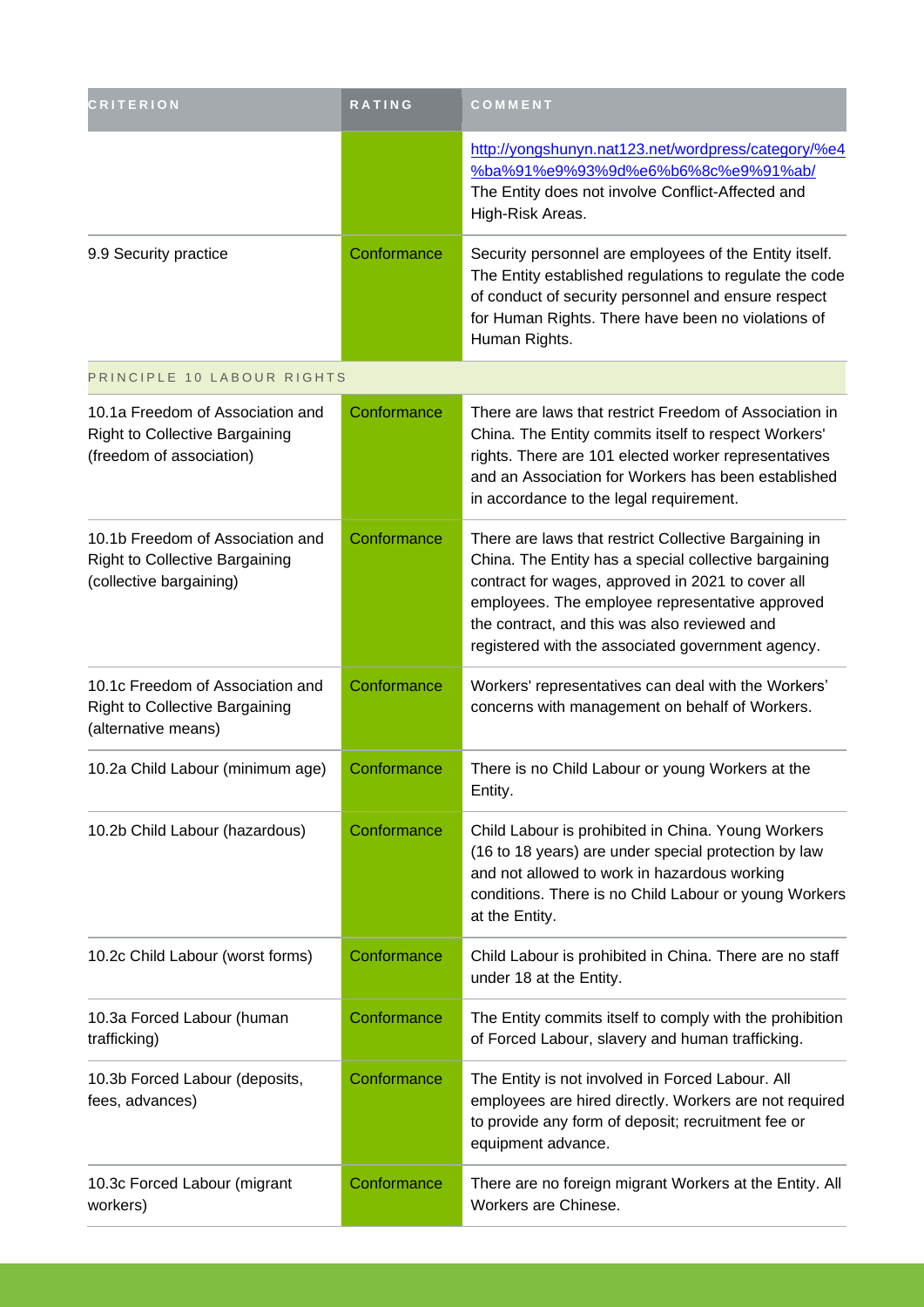| <b>CRITERION</b>                                                                | <b>RATING</b>             | COMMENT                                                                                                                                                                                                                                                                                                |
|---------------------------------------------------------------------------------|---------------------------|--------------------------------------------------------------------------------------------------------------------------------------------------------------------------------------------------------------------------------------------------------------------------------------------------------|
| 10.3d Forced Labour (debt<br>bondage)                                           | Conformance               | The Entity is not involved in Forced Labour, and does<br>not provide any type of loan to workers.                                                                                                                                                                                                      |
| 10.3e Forced Labour (freedom of<br>movement)                                    | Conformance               | The Entity doesn't unreasonably restrict the freedom<br>of movement of Workers in the workplace.                                                                                                                                                                                                       |
| 10.3f Forced Labour (retention of<br>identity papers, permits,<br>certificates) | Conformance               | The Entity is not involved in forced labour. There is no<br>retention of original documents of workers, only copies<br>of original documents are kept in Workers' personnel<br>files.                                                                                                                  |
| 10.3g Forced Labour (freedom to<br>terminate employment)                        | Conformance               | Workers can terminate their employment with a<br>specific notice period in advance without any penalty.<br>The time for announcement of termination of the<br>employment is in compliance with the Labour Contract<br>Law.                                                                             |
| 10.4 Non-Discrimination                                                         | Conformance               | The Entity is committed to non-discrimination. No case<br>of discrimination is received.                                                                                                                                                                                                               |
| 10.5 Communication and<br>engagement                                            | Conformance               | The Entity has direct and frequent communication with<br>the Workers and the Worker representatives.                                                                                                                                                                                                   |
| 10.6 Disciplinary practices                                                     | Conformance               | The Entity respects its employees and disciplinary<br>measures are in compliance with legal requirements<br>and require the confirmation of the worker involved.                                                                                                                                       |
| 10.7a Remuneration (living wage)                                                | Conformance               | The wage structure is clearly defined, the basic wage<br>is above the legal minimum wage. The total payment<br>meets the Workers' basic needs and all Workers are<br>enrolled in the mandatory social insurance scheme.                                                                                |
| 10.7b Remuneration (method of<br>payment)                                       | Conformance               | All payments are documented and paid to all Workers<br>by bank transfer on the 20 <sup>th</sup> of every month.                                                                                                                                                                                        |
| 10.8 Working Time                                                               | Minor Non-<br>Conformance | The working hours are recorded by proximity card.<br>Working hours are monitored according to Chinese<br>Labour Law. However, a minor non-conformance is<br>raised on overtime working hours as a sample of<br>Workers were found to have overtime working hours<br>which exceeded Chinese Labour Law. |

#### PRINCIPLE 11 OCCUPATIONAL HEALTH AND SAFETY

| 11.1a Occupational Health and<br>Safety (OH&S) Policy (policy) | Conformance | The Occupational Health and Safety Policy is<br>implemented, reviewed periodically and<br>communicated with stakeholders. The OH&S Policy is<br>published on website. The Entity has obtained an ISO<br>45001:2018 certificate, please see:<br>http://cx.cnca.cn/CertECloud/result/skipResultList |
|----------------------------------------------------------------|-------------|---------------------------------------------------------------------------------------------------------------------------------------------------------------------------------------------------------------------------------------------------------------------------------------------------|
|                                                                |             |                                                                                                                                                                                                                                                                                                   |